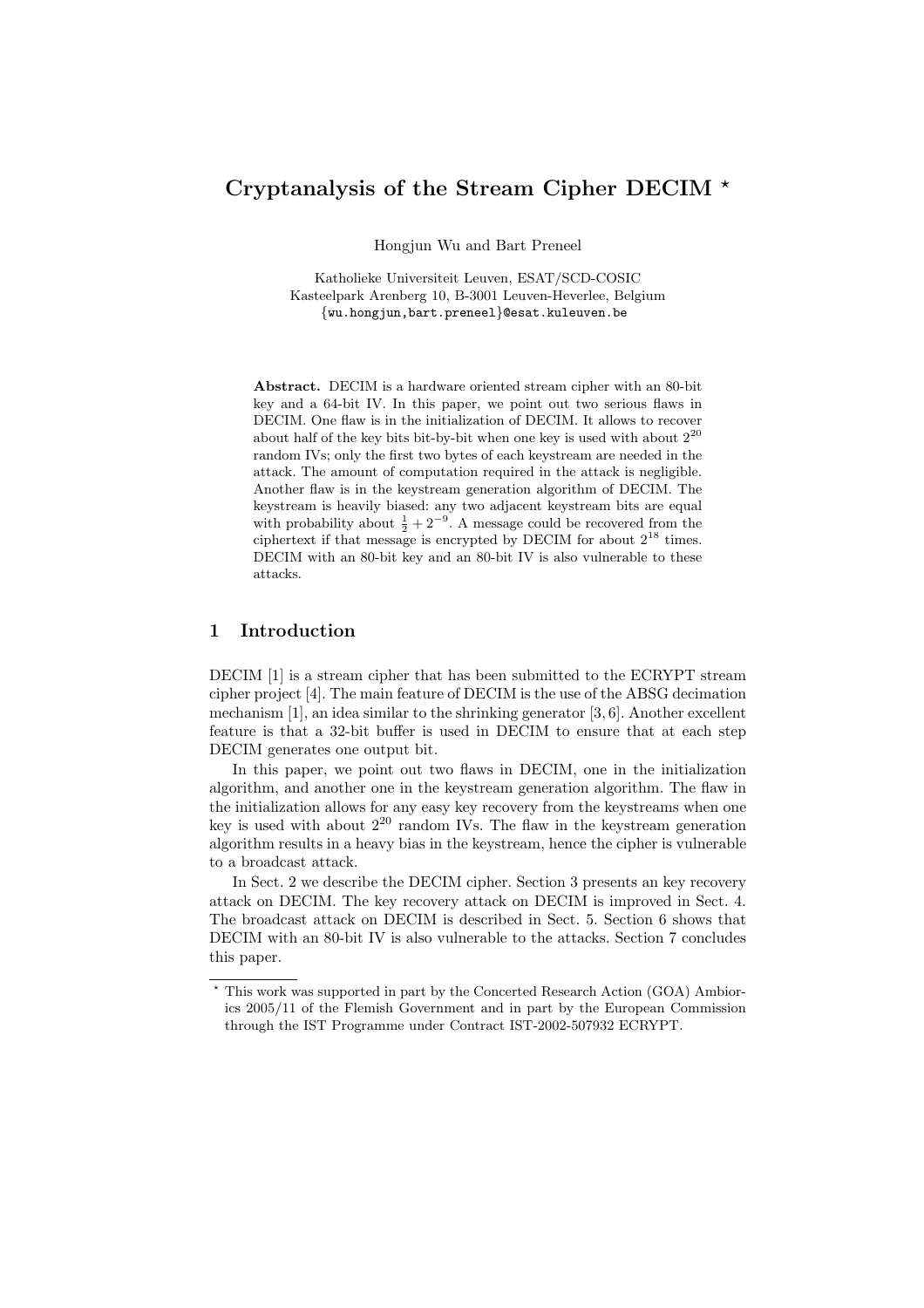## 2 Stream Cipher DECIM

DECIM uses the ABSG decimation mechanism in the keystream generation in order to achieve high security and design simplicity. The keystream generation process and the key/IV setup are illustrated in Sect. 2.1 and 2.2, respectively.

#### 2.1 Keystream Generation

The keystream generation diagram of DECIM is given in Fig. 1. DECIM has a regularly clocked LFSR which is defined by the feedback polynomial

$$
P(X) = X^{192} + X^{189} + X^{188} + X^{169} + X^{156} + X^{155} + X^{132} + X^{131} + X^{94} + X^{77} + X^{46} + X^{17} + X^{16} + X^{5} + 1
$$

over  $GF(2)$ . The related recursion is given as

$$
s_{192+n} = s_{187+n} \oplus s_{176+n} \oplus s_{175+n} \oplus s_{146+n} \oplus s_{115+n} \oplus s_{98+n} \oplus s_{61+n}
$$
  

$$
\oplus s_{60+n} \oplus s_{37+n} \oplus s_{36+n} \oplus s_{23+n} \oplus s_{4+n} \oplus s_{3+n} \oplus s_n.
$$

At each stage, two bits are generated from the LFSR as follows:

$$
y_{t,1} = f(s_{t+1}, s_{t+32}, s_{t+40}, s_{t+101}, s_{t+164}, s_{t+178}, s_{t+187}),
$$
  

$$
y_{t,2} = f(s_{t+6}, s_{t+8}, s_{t+60}, s_{t+116}, s_{t+145}, s_{t+181}, s_{t+191}),
$$

where the Boolean function  $f$  is defined as

$$
f(x_{i_1},...,x_{i_7}) = \sum_{1 \le j < k \le 7} x_{i_j} x_{i_k} \, .
$$

The binary sequence y consists of all the  $y_{t,1}$  and  $y_{t,2}$  as

$$
y = y_{0,1}y_{0,2}y_{1,1}y_{1,2}\cdots y_{t,1}y_{t,2}\cdots
$$

The keystream sequence  $z$  is generated from the binary sequence  $y$  through the ABSG decimation algorithm. The sequence  $y$  is split into subsequences of the form  $(\bar{b}, b^i, \bar{b})$ , with  $i \geq 0$  and  $b \in \{0, 1\}$ ;  $\bar{b}$  denotes the complement of b in  $\{0, 1\}$ . For every subsequence  $(\bar{b}, b^i, \bar{b})$ , the output bit is b for  $i = 0$ , and  $\bar{b}$  otherwise. The ABSG algorithm is given below

Input: 
$$
(y_0, y_1, ...)
$$
  
\nSet:  $i \leftarrow 0; j \leftarrow 0$ ;  
\nRepeat the following steps:  
\n $e \leftarrow y_i, z_j \leftarrow y_{i+1}, i \leftarrow i+1$ ;  
\nwhile  $(y_i = \overline{e}) \, i \leftarrow i+1$ ;  
\n $i \leftarrow i+1$ ; output  $z_j; j \leftarrow j+1$ ;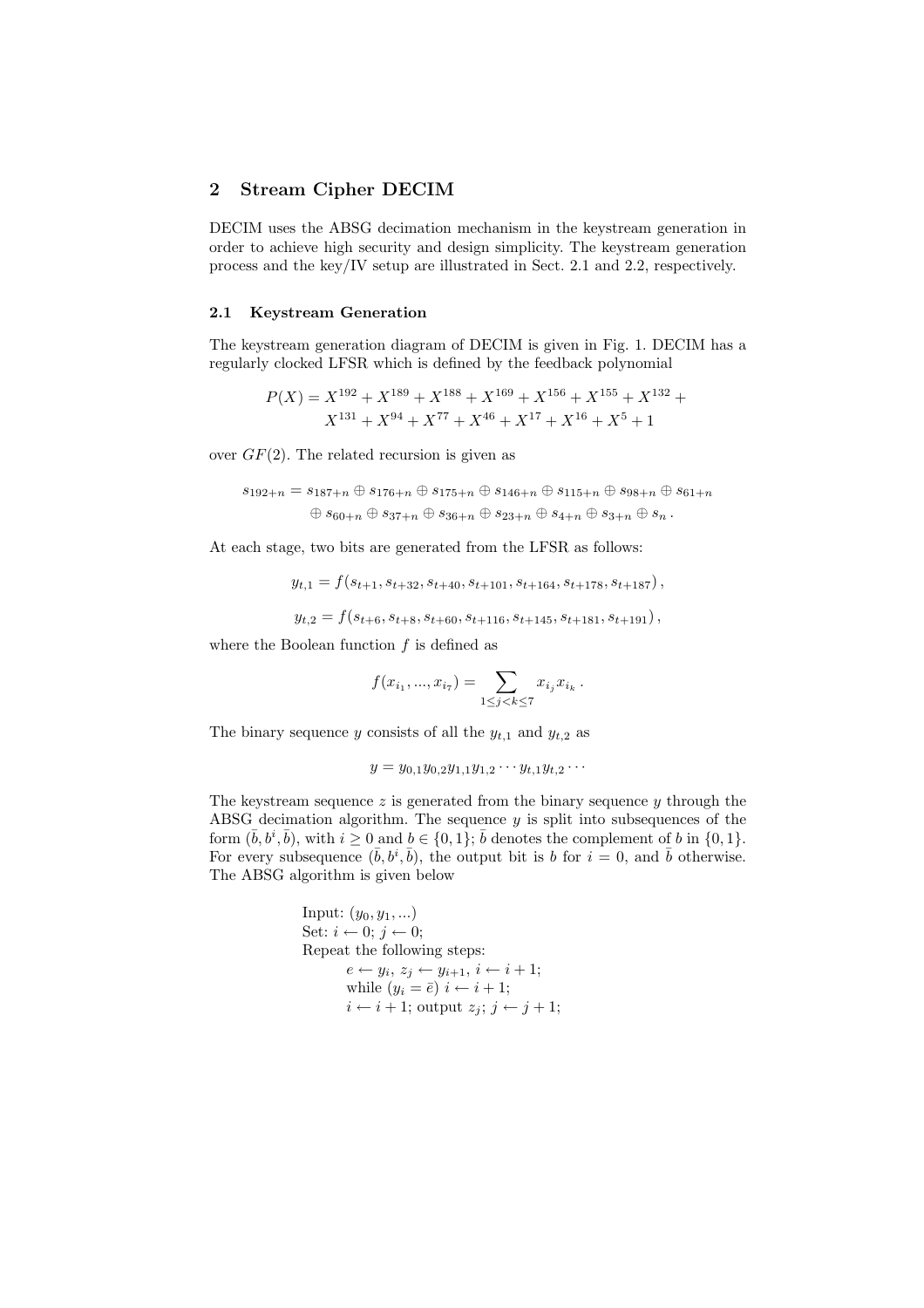

Fig. 1. Keystream Generation Diagram of DECIM [1]

Remarks. The above description of the ABSG and the pseudo-code of ABSG are quoted from [1]. However the outputs of the pseudo-code are the complements of that of the ABSG algorithm. Anyway, this difference has no effect on the security of DECIM. In the rest of the paper, we assume that the DECIM uses the pseudo-code of ABSG given above.

DECIM is designed to output one bit every two stages. A 32-bit buffer is used to ensure that the probability that there is no output bit is extremely small  $(2^{-89})$ .

#### 2.2 Initialization

The secret key  $K$  is an 80-bit key. The 64-bit IV is expanded to an 80-bit vector by adding zeros from position 64 up to position 79. The initial value of the LFSR state is loaded as follows

$$
s_i = \begin{cases} K_i \vee IV_i & \text{for } 0 \le i \le 55\\ K_{i-56} \wedge \overline{IV_{i-56}} & \text{for } 56 \le i \le 111\\ K_{i-112} \oplus IV_{i-112} & \text{for } 112 \le i \le 191 \end{cases}
$$

The LFSR is clocked 192 times. After the t-th clocking,  $y_{t,1}$  and  $y_{t,2}$  are XORed to the  $x_{t,192}$  as

$$
s_{t+192} = s_{t+192} \oplus y_{t,1} \oplus y_{t,2}.
$$

Then one of two permutations  $\pi_1$  and  $\pi_2$  is applied to permute 7 elements  $s_{t+5}$ ,  $s_{t+31}, s_{t+59}, s_{t+100}, s_{t+144}, s_{t+177}, s_{t+186}$ . Two bits  $y_{t,1}$  and  $y_{t,2}$  are input to the ABSG, if the output of the ABSG is 1, then  $\pi_1$  is applied; if the output of the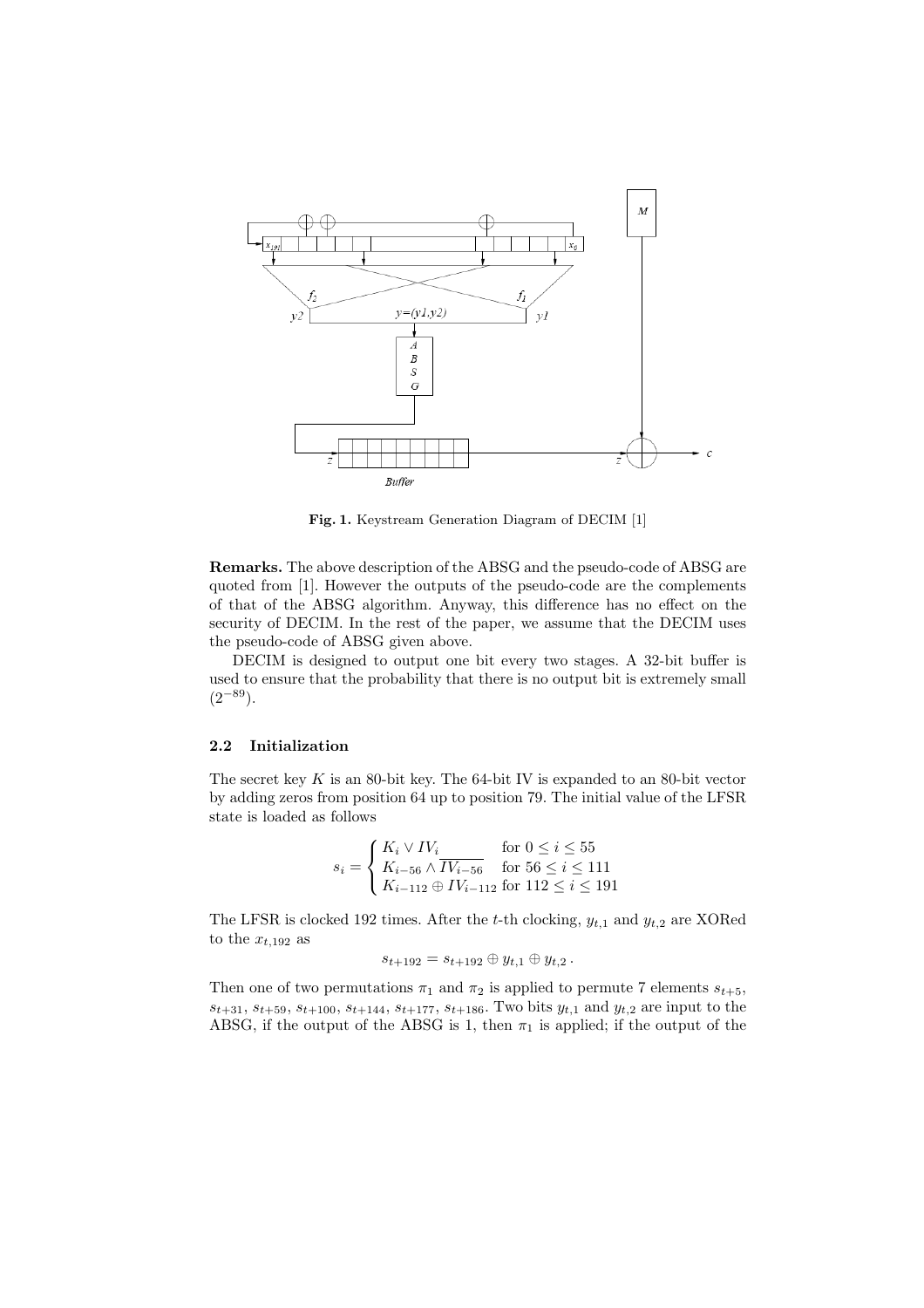ABSG is 0 or if there is no output, then  $\pi_2$  is applied. The two permutations are defined as

$$
\pi_1 = (1\ 6\ 3)(4\ 5\ 2\ 7), \pi_2 = (1\ 4\ 7\ 3\ 5\ 2\ 6).
$$

## 3 Key Recovery Attack on DECIM

In this section, we develop attacks to recover the secret key of DECIM. This non-optimized attack applies when the same secret key is used with a number of random IVs, and the first 3 bytes of each keystream are known. The optimized attack is given in the next section.

#### 3.1 The effects of the permutations  $\pi_1$  and  $\pi_2$

The two permutations in the initialization stage of DECIM provide high nonlinearity to the initialization process. However, the permutations also cause some bits in the LFSR to be updated in an improper way. This has a very negative impact on the security of DECIM.

The permutation  $\pi_1$  is poorly designed. In order to investigate the effects of this permutation, we analyze a weak version by assuming that only this permutation is used in the initialization process, i.e., we replace  $\pi_2$  with  $\pi_1$ . The values of 140 elements in the LFSR  $(s_5, s_6,..., s_{58}, \text{ and } s_{100}, s_{101},..., s_{185})$  would never be updated by the initialization process. For example,  $s_{21}$  would always become  $s_{192+6}$ . The details are given below. We trace the bit  $s_{21}$ , after 16 steps it becomes  $s_{16+5}$  due to the shift of the LFSR. Then it becomes  $s_{16+177}$  due to the permutation  $\pi_1$ . After 33 steps, it becomes  $s_{49+144}$  due to the shift of the LFSR. Then it becomes  $s_{49+31}$  due to the permutation  $\pi_1$ . After 26 steps, it becomes  $s_{75+5}$  due to the shift of the LFSR. Then it becomes  $s_{75+177}$  due to the permutation  $\pi_1$ . This process repeats and at the end of the initialization process, it becomes  $s_{192+6}$ .

The first bit of the keystream is given as  $y_{192,2}$ ; it is computed as  $y_{192,2} =$  $f(s_{192+6}, s_{192+8}, s_{192+60}, s_{192+116}, s_{192+145}, s_{192+181}, s_{192+191})$ . By tracing the bits of the LFSR during the initialization process, we know that  $s_{192+6} \leftarrow s_{21}$ ,  $s_{192+8} \Leftarrow s_{23}, s_{192+116} \Leftarrow s_{132}, s_{192+145} \Leftarrow s_{160}, s_{192+181} \Leftarrow s_{33}.$  If every key and IV pair is randomly generated, then according to the loading of the key and IV, we know that  $s_{21}, s_{23}$ , and  $s_{33}$  take value 1 with probability 0.75. Thus according to the definition of the function f, the value of  $y_{192.2}$  is 0 with probability 0.582. So the first bit of the keystream is heavily biased. It shows that the effect of the permutation  $\pi_1$  is terrible.

In DECIM, there are two permutations,  $\pi_1$  and  $\pi_2.$  They are chosen according to the output of ABSG:  $\pi_1$  is chosen with probability  $\frac{1}{3}$ ,  $\pi_2$  with probability  $\frac{2}{3}$ . Due to these two permutations, the number of bits that are not updated by the initialization process is reduced to  $54.5$  (obtained by running  $2^{16}$  random key and IV pairs). It shows that the permutations  $\pi_1$  and  $\pi_2$  which are chosen by the output of ABSG have a negative impact on the security of DECIM.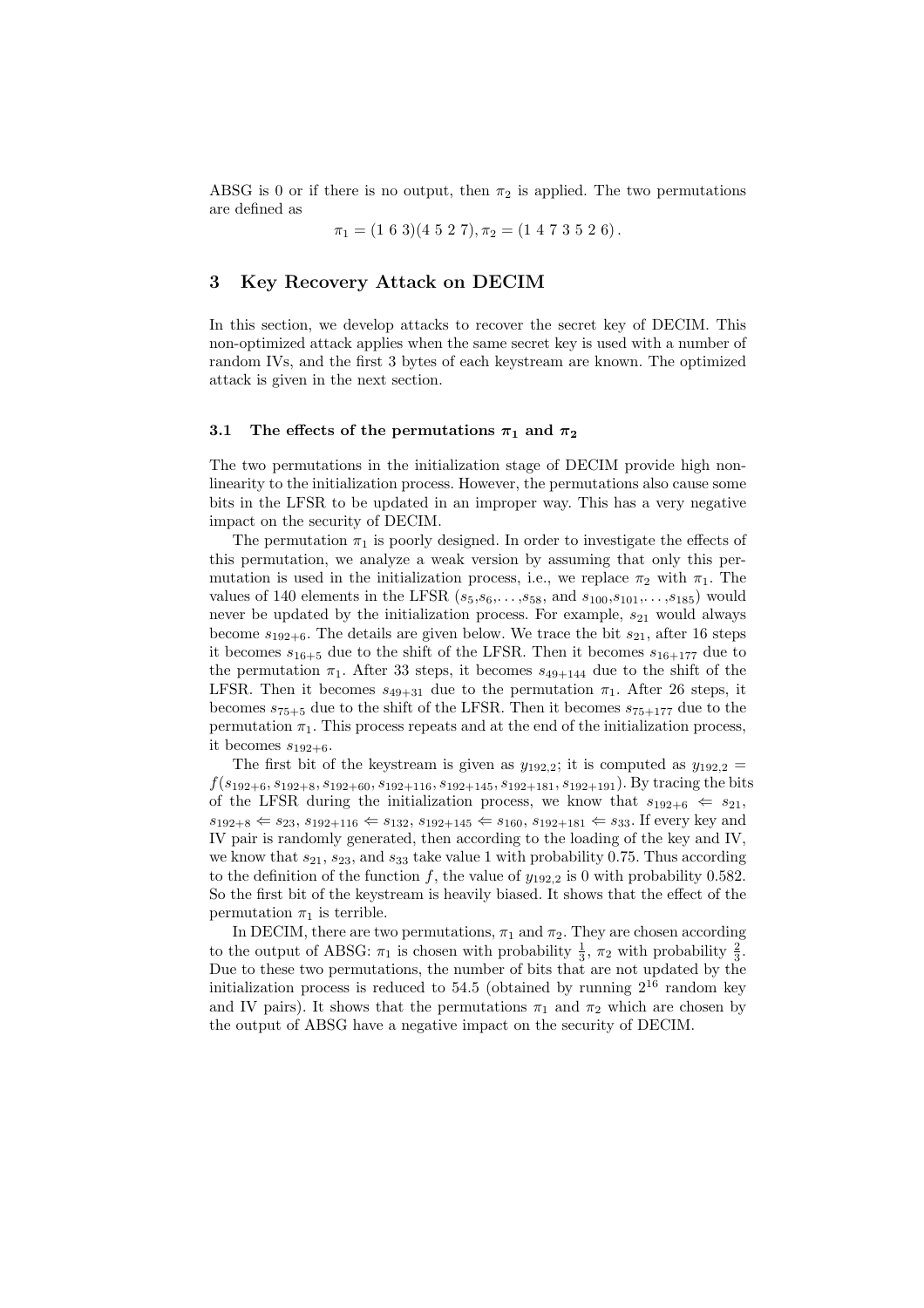#### 3.2 Recovering  $K_{21}$

In the initialization process, we monitor the bit  $s_{21}$ .  $s_{21}$  becomes  $s_{192+6}$  with probability  $\frac{1}{27}$ . If  $s_{192+6}$  takes the value 0, and all the other bits in the LFSR at the 192-th step are distributed uniformly, then the value of the first bit of the keystream is 0 with probability  $q_0 = \frac{56}{128}$ . If  $s_{192+6}$  is takes the value 1, and all the other bits of the LFSR at the 192-th step are distributed uniformly, then the value of the first bit of the keystream is 0 with probability  $q_1 = \frac{72}{128}$ . Denote the probability that the value of the first keystream bit is 0 when  $s_{21} = 0$  as  $p_0$ , and the probability that the value of the first keystream bit is 0 when  $s_{21} = 1$ as  $p_1$ . Then  $\Delta p = p_1 - p_0 = \frac{1}{27} \times (q_1 - q_0) = 2^{-7.75}$ . In an experiment we chose  $2^{20}$  random IVs for  $s_{21} = 0$ , and another  $2^{20}$  random IVs for  $s_{21} = 1$ , and we found that  $\Delta p = 2^{-7.99}$ . The experimental result confirms that the theoretical result  $\Delta p = 2^{-7.75}$  is correct.

The above property can be applied to recover  $K_{21}$  as follows. Suppose that the same key is used with N random IVs to generate keystreams. For the keystreams with  $IV_{21} = 0$ , we compute the probability that the value of the first bit is 0, and denote this probability as  $p'_0$ . For the keystreams with  $IV_{21} = 1$ , we compute the probability that the value of the first bit is 0, and denote this probability as  $p'_1$ . If  $p'_1 > p'_0$ , we decide that  $K_{21} = 0$ ; otherwise,  $K_{21} = 1$ . For  $N = (\frac{\Delta p}{2})^{-2} \times 2 = 2^{18.5}$ , the attack can determine the value of  $K_{21}$  with success rate 0.977.

#### 3.3 Recovering  $K_{22}K_{23}\ldots K_{30}$

By tracing the bits in the initialization process, we notice that each  $s_{22+i}$  is mapped to  $s_{192+7+i}$  with probability  $\frac{1}{27}$  for  $0 \leq i \leq 8$  (each of them is only mapped by  $\pi_1$  at  $s_{t+5}$ ). We know that  $s_{22+i} = K_{22+i} \vee IV_{22+i}$ , and  $s_{192+7+i}$ ,  $s_{192+9+i}$  are used in the generation of  $y_{193+i,2}$  for  $0 \le i \le 10$ . In this section, we show that the key bits  $K_{22}K_{23}K_{24}\ldots K_{30}$  can be recovered from the keystream.

An attack similar to that given in Sect. 3.2 can be applied to recover the value of  $K_{23}$  from the first keystream bits generated from  $2^{18.5}$  IVs.

In order to determine the values of  $K_{22}$  and  $K_{24}$ , we observe the second bit of the keystream. Due to the disturbance of the ABSG,  $y_{193,2}$  becomes the second keystream bit with probability 0.5. Thus  $\Delta p' = 0.5 \times \Delta p = 2^{-8.75}$ . To recover  $K_{22}$  and  $K_{24}$ , we need  $2^{20.5}$  IVs in order to obtain a success probability of 0.977.

In order to determine the value of  $K_{25}$ , we observe the second and third bits of the keystream.  $y_{194,2}$  becomes the second bit of the keystream with probability  $\frac{1}{8}$ , and becomes the third bit of the keystream with probability  $\frac{1}{4}$ . Thus  $\Delta p'' = \frac{1}{2} \times (\frac{1}{4} + \frac{1}{8}) \times \Delta p = 2^{-10.165}$ . To recover  $K_{25}$ , we need  $2^{22.3}$  IVs in order to obtain a success probability of 0.977.

We omit the details of recovering  $K_{26} \cdots K_{29}$ . To recover  $K_{30}$ , we observe the fifth, sixth and seventh bits of the keystream.  $y_{199,2}$  would become one of these three bits with probability  $\frac{77}{256}$ . Thus  $\Delta p''' = \frac{1}{3} \times \frac{77}{256} \times \Delta p = 2^{-11.068}$ . To recover  $K_{29}$ , we need  $2^{23.5514}$  IVs in order to obtain the success rate 0.977.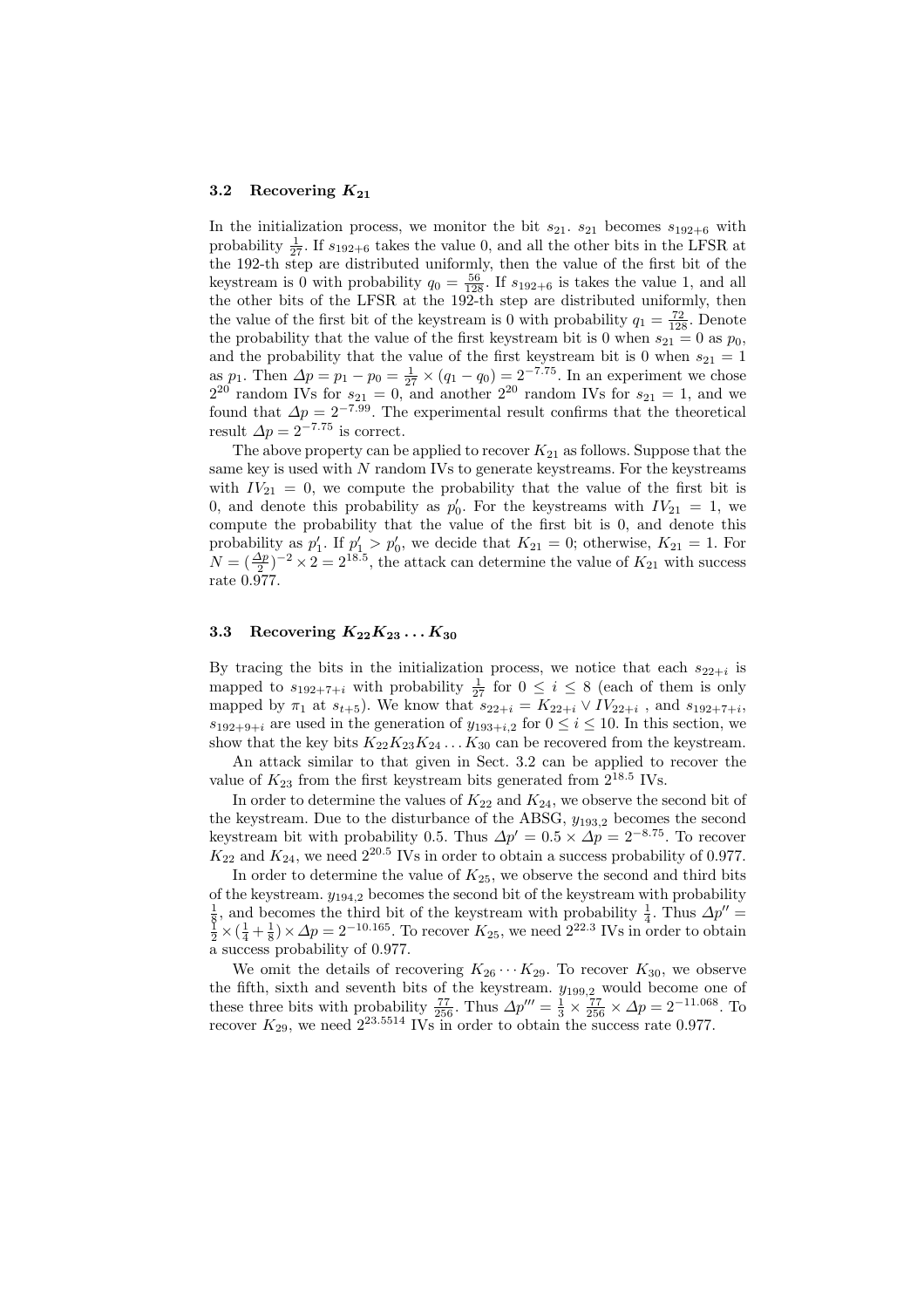#### 3.4 Recovering  $K_9K_{10} \ldots K_{19}$

By tracing the bits in the initialization process, we notice that each  $s_{9+i}$  is mapped to  $s_{192+166+i}$  with probability  $\frac{1}{27}$  for  $0 \le i \le 10$  (each of them is only mapped by  $\pi_1$  at  $s_{t+5}$ ). We know that  $s_{9+i} = K_{9+i} \vee IV_{9+i}$ , and  $s_{192+166+i}$  is used in the generation of  $y_{194+i,1}$  for  $0 \le i \le 10$ . The attacks given in this section are similar to those given above. We only illustrate how to recover  $K_9$  and  $K_{19}$ .

In order to determine the value of  $K_9$ , we observe the second bit of the keystream.  $y_{194,1}$  becomes the second bit of the keystream with probability  $\frac{1}{4}$ . Thus  $\Delta p^{(4)} = \frac{1}{4} \times \Delta p = 2^{-9.75}$ . To recover  $K_9$ , we need  $2^{22.5}$  IVs in order to obtain a success probability of 0.977.

In order to determine the value of  $K_{19}$ , we observe the 8-th, 9-th and 10-th bits of the keystream.  $y_{204,1}$  becomes one of these three bits with probability 0.25966. Thus  $\Delta p^{(5)} = \frac{1}{3} \times 0.25966 \times \Delta p = 2^{-11.28}$ . To recover  $K_{19}$ , we need  $2^{23.98}$  IVs in order to obtain a success probability of 0.977.

#### 3.5 Recovering  $K_{32}K_{33}\ldots K_{46}$

By tracing the bits in the initialization process, we notice that each  $s_{144+i}$  is mapped to  $s_{192+16+i}$  with probability  $\frac{1}{27}$  for  $0 \le i \le 14$  (each of them is only mapped by  $\pi_1$  at  $s_{t+5}$ ). We know that  $s_{144+i} = K_{32+i} \oplus IV_{32+i}$ , and  $s_{192+16+i}$ is used in the generation of  $y_{200+i,1}$  for  $0 \le i \le 14$ .

Since for  $s_{144+i}$  ( $0 \le i \le 14$ ), the key bits are XORed with the IV bits, the attack is slightly modified. For example, if the probability of 0 in the keystream for  $IV_{32} = 0$  is higher than the probability of 0 in the keystream for  $IV_{32} = 1$ , then we predict that  $K_{32} = 0$ ; otherwise,  $K_{32} = 1$ . We only illustrate how to recover  $K_{32}$  and  $K_{46}$ .

In order to determine the value of  $K_{32}$ , we observe the sixth, seventh and eighth bits of the keystream.  $y_{200,2}$  becomes one of these three bits with probability 0.28027. Thus  $\Delta p^{(6)} = \frac{1}{3} \times 0.28027 \times \Delta p = 2^{-11.17}$ . To recover  $K_{32}$ , we need  $2^{23.755}$  IVs in order to obtain a success probability of 0.977.

In order to determine the value of  $K_{46}$ , we assume that starting from the fourth bit of the sequence y, each bit becomes the output with probability  $\frac{1}{3}$ . Then  $y_{214,2}$  becomes one of the 12th, 13th, ..., 18th bits of the keystream with probability 0.16637. Thus  $\Delta p^{(7)} = \frac{1}{7} \times 0.16637 \times \Delta p = 2^{-13.145}$ . To recover  $K_{29}$ , we need  $2^{26.482}$  IVs in order to obtain a success probability of 0.977.

The attacks given in this section recover 36 bits of the secret key with about  $2^{26}$ random IVs. For each IV, only the first 3 bytes of the keystream are needed in the attack.

### 4 Improving the Key Recovery Attack

In the above attacks, we deal with the bits affected only by  $\pi_1$  at  $s_{t+5}$  during the initialization (the bits affected by  $\pi_2$  are not considered in the attack). In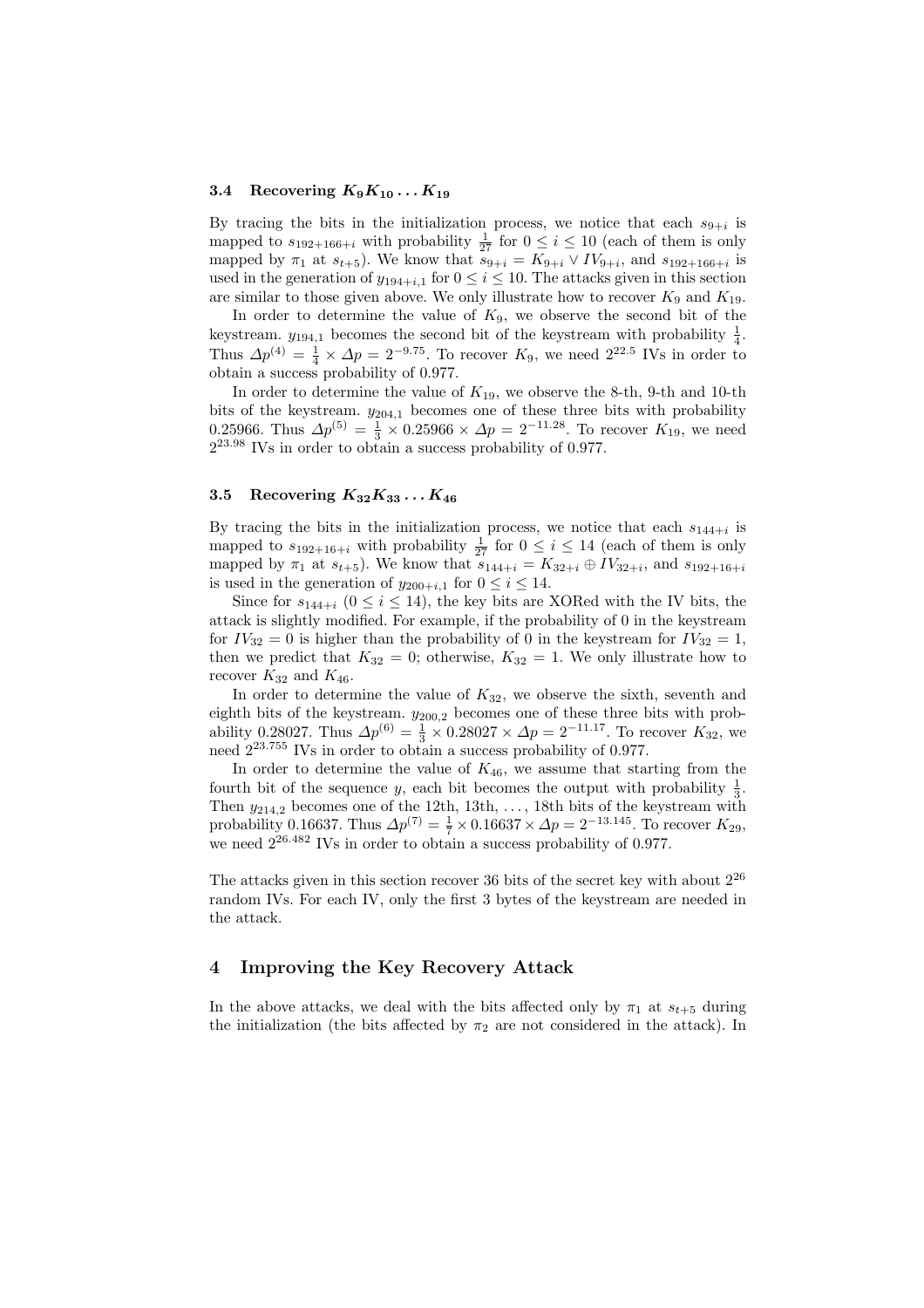order to improve the attack, we have used a computer program to trace all the possibilities for each bit  $s_i$  ( $0 \le i \le 175$ ) during the initialization process to find out the distribution of that bit at the end of initialization. Then we have searched the optimal attack for that bit. We have performed the experiment, and found that 44 key bits can be recovered with less than  $2^{20}$  IVs, and only the first 2 bytes of the keystream are required in the attack. The experiment results are given in Table 2 in Appendix A.

## 5 The Keystream of DECIM Is Heavily Biased

The nonlinear function  $f$  in DECIM is extremely simple. However this Boolean function is balanced but not 1-resilent. Unfortunately the ABSG decimation mechanism and the buffer in the output function fail to eliminate the bias existing in the output of  $f$ , hence the keystream is heavily biased.

#### 5.1 The keystream is biased

We start with analyzing the function  $f$ 

$$
f(x_{i_1},...,x_{i_7}) = \sum_{1 \le j < k \le 7} x_{i_j} x_{i_k} \, .
$$

If any bit of the input of f is equal to 1, then f outputs a '1' with probability  $\frac{72}{128}$ ; otherwise it outputs a '1' with probability  $\frac{56}{128}$ . Thus for  $f(x_{i_1},...,x_{i_7})$  and  $\widetilde{f}(x'_{i_1},...,x'_{i_7}),$  if one bit of one input is always equal to one bit of another input (i.e.,  $x_{i_a} = x'_{i_b}$  where  $0 \le a, b \le 7$ ), then the outputs related to these two inputs would be equal with probability  $(\frac{56}{128})^2 + (\frac{72}{128})^2 = \frac{65}{128}$ .

Note that  $y_{t,1}$  and  $y_{t,2}$  are computed as follows

$$
y_{t,1} = f(s_{t+1}, s_{t+32}, s_{t+40}, s_{t+101}, s_{t+164}, s_{t+178}, s_{t+187}),
$$
  

$$
y_{t,2} = f(s_{t+6}, s_{t+8}, s_{t+60}, s_{t+116}, s_{t+145}, s_{t+181}, s_{t+191}).
$$

Denote  $A = \{1, 32, 40, 101, 164, 178, 187\}, B = \{6, 8, 60, 116, 145, 181, 191\}, \text{and}$ denote each element of A by  $a_i$ , and each element of B by  $b_i$  ( $1 \le i \le 7$ ). Then  $y_{t,1} = y_{t+a_i-a_j,1}$  and  $y_{t,2} = y_{t+b_i-b_j,2}$  with probability  $\frac{65}{128}$  for  $1 \leq i,j \leq 7$  and  $i \neq j$ . And  $y_{t+b_i-a_j,1} = y_{t,2}$  with probability  $\frac{65}{128}$  for  $1 \leq i, j \leq 7$ . It shows that the binary sequence  $y$  is heavily biased.

The heavily biased sequence  $y$  is used as input to the ABSG decimation algorithm. It results in a heavily biased output. In the attack, we are interested in those biases in  $\gamma$  that would not be significantly reduced by the ABSG Algorithm. Thus we will analyze the bias of  $(y_{t+3,1}, y_{t,2}), (y_{t+4,1}, y_{t,2})$  and  $(y_{t,2}, y_{t+2,2})$  to find out how they affect the randomness of the output of ABSG.

For example, we analyze the effect of the bias of  $(y_{t+3,1}, y_{t,2})$ .  $y_{t+3,1} = y_{t,2}$ with probability  $\frac{65}{128}$ . Denote the *i*-th bit of the sequence y by  $y^i$ . Thus  $y^i =$  $y^{i+5}$  with probability  $\frac{129}{256}$ .  $(y^i, y^{i+5})$  would affect the bias of the output of the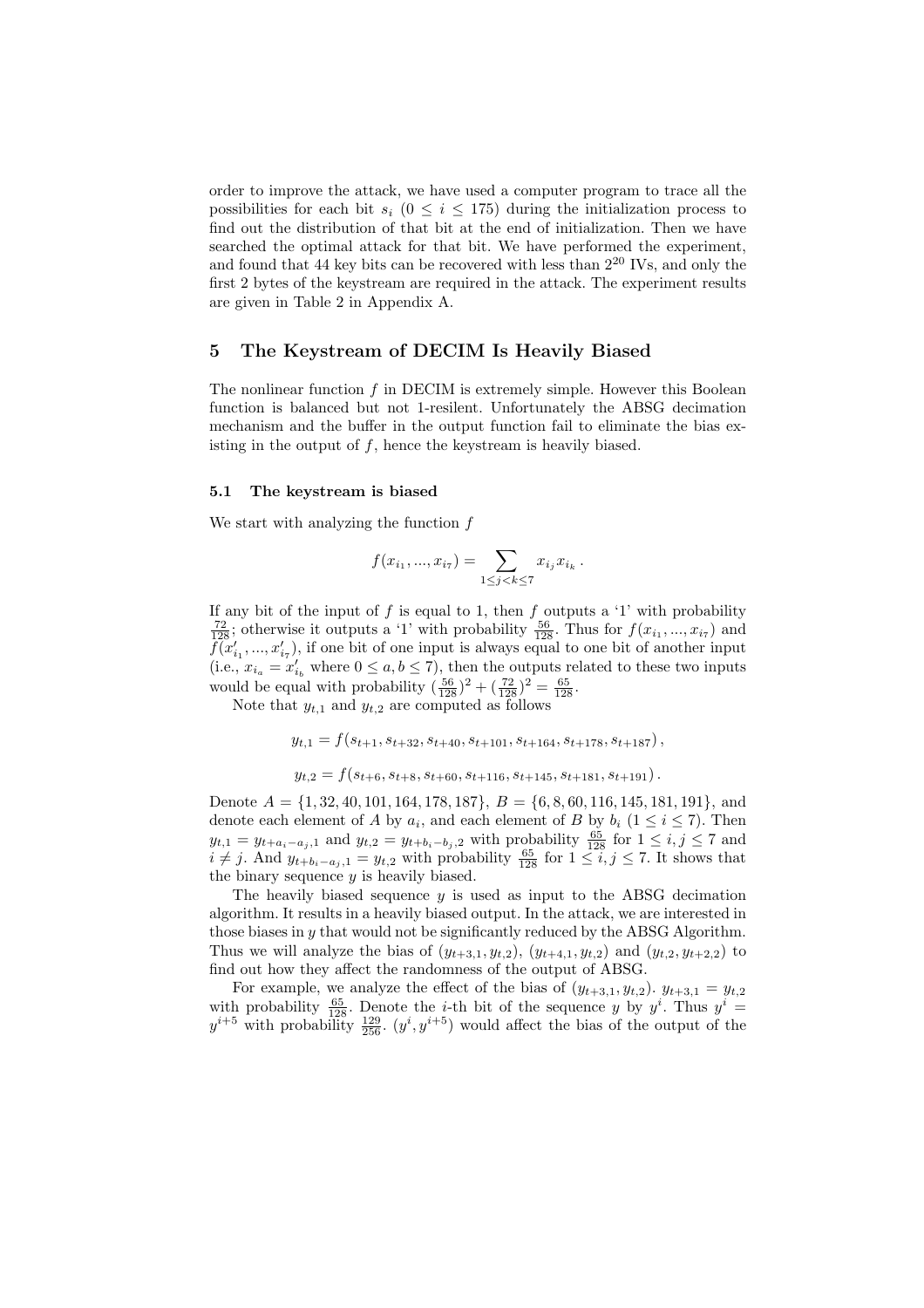ABSG in two approaches. One approach is that  $(y^i, y^{i+5})$  becomes  $(z_j, z_{j+2})$  with probability  $\frac{1}{4}$  (case 1:  $y_i = y_{i-1}, y_{i+2} \neq y_{i+1}$  and  $y_{i+3} = y_{i+2}$ ; case 2:  $y_i \neq y_{i-1}$ ,  $y_{i+1} = y_{i-1}$  and  $y_{i+3} = y_{i+2}$ . Thus for this approach, the bias of  $(y^i, y^{i+5})$ causes  $z_j = z_{j+2}$  with probability  $\frac{513}{1024}$ . Another approach is that if  $y_i = y_{i-1}$ and  $y_{i+2} = y_{i+1}$ , then  $(y_i, y_{i+4})$  becomes  $(z_j, z_{j+2})$ . Note that  $y_{i+4} = y_{i-1}$  with probability  $\frac{129}{256}$ , so  $z_j = z_{j+2}$  with probability  $\frac{129}{256}$ . This approach happens with probability  $\frac{100}{4}$ . Thus the bias of  $(y^i, y^{i+5})$  causes  $z_j = z_{j+2}$  with probability  $\frac{513}{1024}$ . Combining these two approaches, we know that  $z_j = z_{j+2}$  with probability  $\frac{257}{512}$ .

We continue analyzing the above example since the output of ABSG decimation algorithm should pass through the buffer before becoming keystream. By analyzing the ABSG decimation algorithm and the buffer, we notice that if  $(y^{i}, y^{i+5})$  becomes  $z_j = z_{j+2}$  after the ABSG decimation algorithm, then it becomes  $z'_k = z'_{k+1}$  with probability 0.6135 after passing through the buffer; if  $(y^{i}, y^{i+4})$  becomes  $z_j = z_{j+2}$  after the ABSG decimation algorithm, then it becomes  $z'_{k} = z'_{k+1}$  with probability 0.5189 after passing through the buffer. Thus after passing through the buffer, the two approaches lead to  $z'_{k} = z'_{k+1}$  with probability  $\frac{1}{2} + 0.6135 \times \frac{1}{1024} + 0.5189 \times \frac{1}{1024} = \frac{1}{2} + 2^{-9.82}$ .

A similar analysis can be applied to the biases resulting from  $(y_{t+4,1}, y_{t,2})$  and  $(y_{t,2}, y_{t+2,2})$ . The bias of  $(y_{t,2}, y_{t+2,2})$  would cause  $z'_{k} = z'_{k+1}$  with probability about  $\frac{1}{2} + 2^{-10.84}$ , and the bias of  $(y_{t+4,1}, y_{t,2})$  would cause  $z'_{k} = z'_{k+1}$  with probability about  $\frac{1}{2} + 2^{-11.73}$ .

Combining the effects of  $(y_{t+3,1}, y_{t,2}), (y_{t+4,1}, y_{t,2})$  and  $(y_{t,2}, y_{t+2,2}),$  the bias of  $z'_k = z'_{k+1}$  is about  $\frac{1}{2} + 2^{-9.82} + 2^{-10.84} + 2^{-11.73} = \frac{1}{2} + 2^{-9.00}$ .

Now we verify the above analysis with an experiment. We have generated about  $2^{30}$  keystream bits from DECIM and found that  $z'_k = z'_{k+1}$  is about  $\frac{1}{2} + 2^{-8.67}$ . The experimental result shows that the theoretical result is close to that obtained from the experiment.

### 5.2 Broadcast attack

Due to the bias in the keystream, part of the message could be recovered from the ciphertexts if the same message is encrypted many times using DECIM with random key and IV pairs. A similar attack has been applied to RC4 by Mantin and Shamir [5].

Suppose that one message bit is encrypted  $N$  times, and each keystream bit is 0 with probability  $\frac{1}{2} + \Delta p$  with  $\Delta p > 0$ . Denote the number of '0' in the ciphertext bits by  $n_0$ . If  $n_0 > \frac{N}{2}$ , we conclude that the message bit is equal to '0'; otherwise, we conclude that the message bit is equal to '1'. For  $N = \Delta p^{-2}$ , the message bit is recovered with a success probability of 0.977.

Thus if one message is encrypted about  $2^{18}$  times with different keys and IVs, the message could be recovered from the ciphertexts.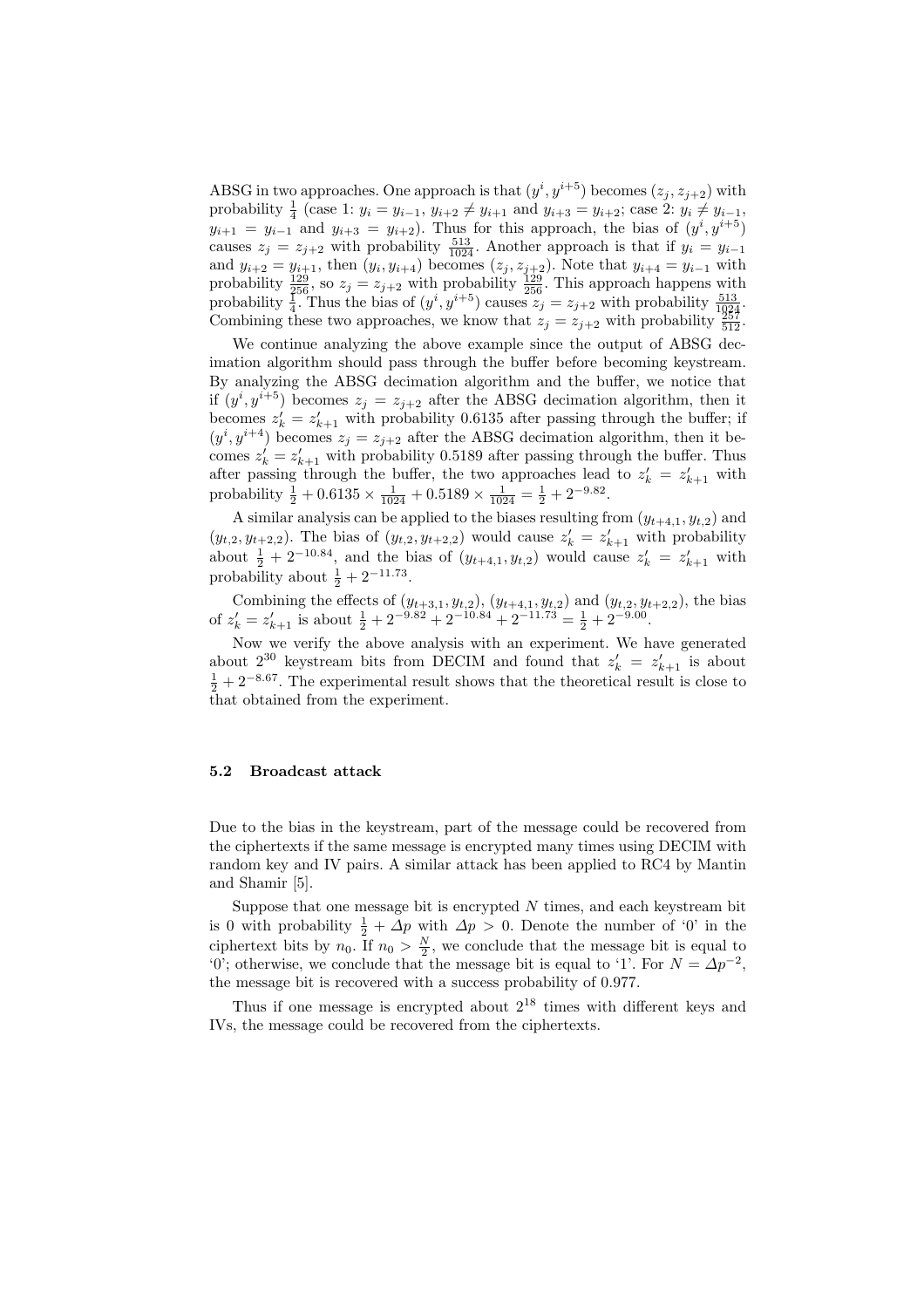## 6 Attacks on DECIM with 80-bit IV

The keystream generation algorithm of DECIM with an 80-bit IV is the same as DECIM with a 64-bit IV. Thus DECIM with an 80-bit IV still generates heavily biased keystream and it is vulnerable to the broadcast attack.

The initialization process of DECIM with an 80-bit IV is slightly different from the 64-bit IV version. The key and IV are loaded into the LFSR as

$$
s_i = \begin{cases} 0 & \text{for } 0 \le i \le 31 \\ K_{i-32} \oplus IV_{i-32} & \text{for } 32 \le i \le 111 \\ K_{i-112} & \text{for } 112 \le i \le 191 \end{cases}
$$

Similar to the attack given in Sect. 4, we have carried out an experiment to compute the IVs required to recover each bit. With  $2^{21}$  IVs, 41 bits of the secret key could be recovered. Only the first 2 bytes of the keystream are required in the attack. The experiment results are given in Table 3 in Appendix A.

## 7 Conclusion

In this paper, we have developed two attacks against the stream cipher DECIM. The key could be recovered easily from the keystream with about  $2^{20}$  random IVs. And the keystream of DECIM is heavily biased. The results indicate that DECIM is very weak.

Recently, the designers of DECIM have proposed DECIM v2 [2]. DECIM v2 is much simpler than DECIM. The initialization of DECIM v2 uses 768 steps of the keystream generation algorithm with the output bit being XORed to the LFSR. The filter is changed and  $f$  is one-resilient. DECIM  $v2$  is not vulnerable to the attacks presented in this paper.

#### Acknowledgements

The authors would like to thank the anonymous reviewers for their helpful comments.

#### References

- 1. C. Berbain, O. Billet, A. Canteaut, N. Courtois, B. Debraize, H. Gilbert, L. Goubin, A. Gouget, L. Granboulan, C. Lauradoux, M. Minier, T. Pornin, H. Sibert. "Decim - A New Stream Cipher for Hardware Applications," ECRYPT Stream Cipher Project Report 2005/004. Available at http://www.ecrypt.eu.org/stream/
- 2. C. Berbain, O. Billet, A. Canteaut, N. Courtois, B. Debraize, H. Gilbert, L. Goubin, A. Gouget, L. Granboulan, C. Lauradoux, M. Minier, T. Pornin, H. Sibert. "DECIM v2," ECRYPT Stream Cipher Project Report 2006/004. Available at http://www.ecrypt.eu.org/stream/
- 3. D. Coppersmith, H. Krawczyk, and Y. Mansour. "The Shrinking Generator," in Advances in Cryptology - CRYPTO'93, volume 773 of Lecture Notes in Computer Science, pages 22-39. Springer-Verlag, 1993.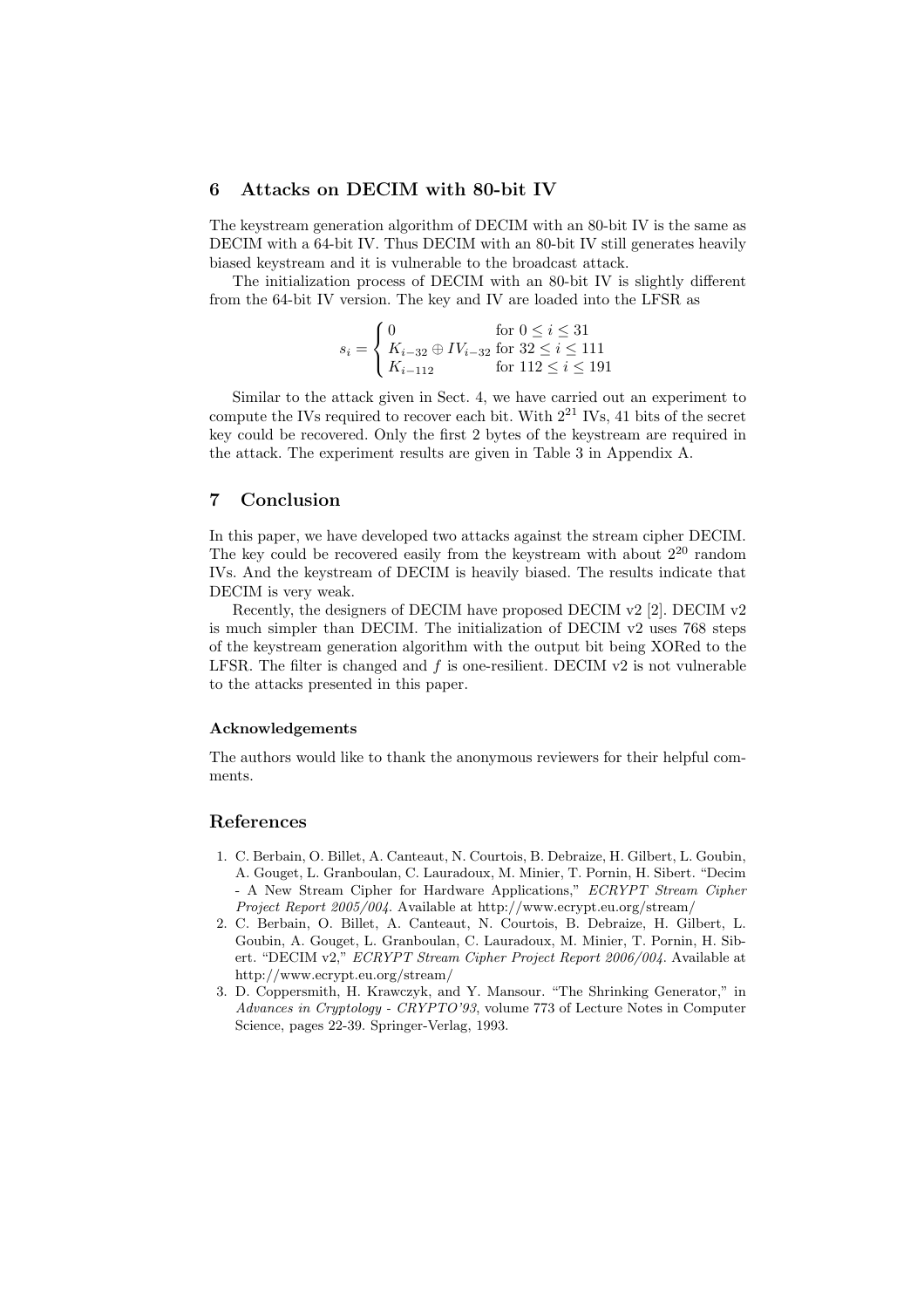- 4. ECRYPT Stream Cipher Project, at http://www.ecrypt.eu.org/stream/
- 5. I. Mantin, A. Shamir. "A Practical Attack on Broadcast RC4," in Fast Software Encryption (FSE 2001), LNCS2335, pp. 152-164, Springer-Verlag, 2001.
- 6. W. Meier and O. Staffelbach. "The Self-Shrinking Generator," in Advances in Cryptology - EUROCRYPT'94, volume 950 of Lecture Notes in Computer Science, pages 205-214, Springer-Verlag, 1994.

### A The Number of IVs Required to Break DECIM

Table 2 gives the number of IVs required to break DECIM with a 64-bit IV. 44 key bits can be recovered with less than  $2^{20}$  IVs. Table 3 gives the number of IVs required to break DECIM with an 80-bit IV. 41 key bits can be recovered with less than  $2^{21}$  IVs. Only the first 2 bytes of the keystream are required in the attack, and the amount of computation required in the attacks is negligible.

We explain Table 2 with  $K_0$  as an example.  $K_0$  is related to  $s_{112}$  since  $s_{112}$  =  $K_0 \oplus IV_0$ .  $s_{112}$  is mapped to  $s_{192+60}$  with probability 0.0318 (this probability is obtained by tracing  $s_{112}$  through the initialization process). Thus  $K_0$  could be recovered by observing the first bits of the keystreams. About 2<sup>18</sup>.<sup>95</sup> IVs are required to achieve a success probability of 0.977.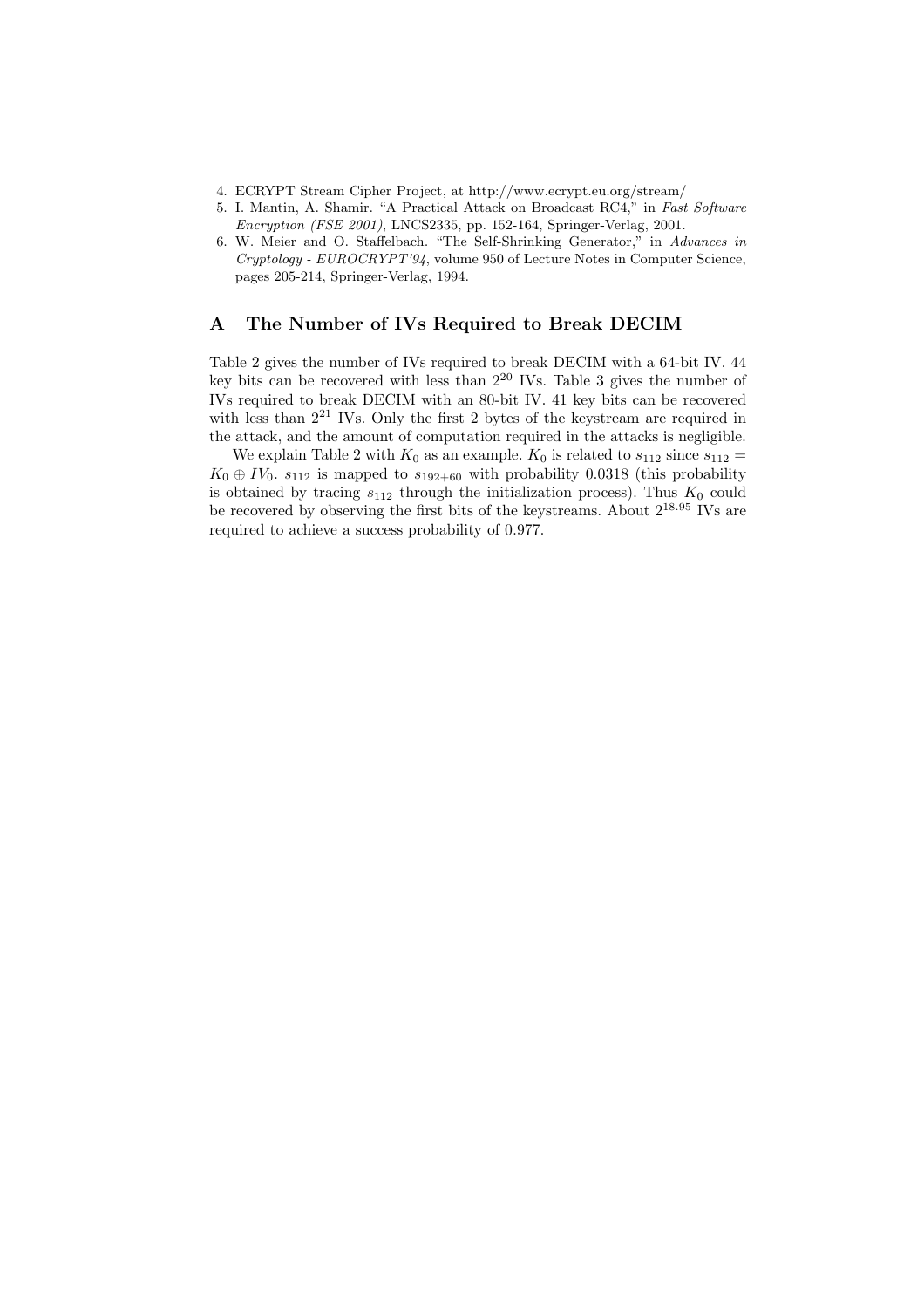|                     | Affected Bits                     | Amount of    |                              | Affected Bits                     | Amount of    |
|---------------------|-----------------------------------|--------------|------------------------------|-----------------------------------|--------------|
|                     |                                   | IVs $(Log2)$ |                              |                                   | IVs $(Log2)$ |
| $K_0$               | $s_{112}\Rightarrow s_{192+60}$   | 18.95        | $K_1$                        | $s_{57}\Rightarrow s_{192+122}$   | 20.83        |
| $K_2$               | $s_{58} \Rightarrow s_{192+116}$  | 18.80        | $K_3$                        | $s_{115} \Rightarrow s_{192+104}$ | 20.46        |
| $K_4$               | $s_{116} \Rightarrow s_{192+105}$ | 21.41        | $K_{5}$                      | $s_{117} \Rightarrow s_{192+106}$ | 21.54        |
| $\overline{K_6}$    | $s_{118} \Rightarrow s_{192+107}$ | 21.67        | $K_7$                        | $s_{119} \Rightarrow s_{192+108}$ | 21.72        |
| $K_8$               | $s_{120}\Rightarrow s_{192+145}$  | 21.21        | $K_9$                        | $s_{121} \Rightarrow s_{192+110}$ | 21.92        |
| $K_{10}$            | $s_{10} \Rightarrow s_{192+116}$  | 17.69        | $K_{11}$                     | $s_{11} \Rightarrow s_{192+117}$  | 19.62        |
| $K_{12}$            | $s_{68} \Rightarrow s_{192+6}$    | 18.88        | $K_{13}$                     | $s_{69} \Rightarrow s_{192+7}$    | 20.82        |
| $K_{14}$            | $s_{70} \Rightarrow s_{192+8}$    | 18.82        | $K_{15}$                     | $s_{127} \Rightarrow s_{192+116}$ | 16.66        |
| $\overline{K}_{16}$ | $s_{128}\Rightarrow s_{192+117}$  | 18.70        | $K_{17}$                     | $s_{17} \Rightarrow s_{192+6}$    | 16.92        |
| $\overline{K}_{18}$ | $s_{18} \Rightarrow s_{192+7}$    | 18.82        | $\overline{K_{19}}$          | $s_{19}\Rightarrow s_{192+8}$     | 16.80        |
| $K_{20}$            | $s_{20}\Rightarrow s_{192+9}$     | 18.73        | $K_{21}$                     | $s_{21} \Rightarrow s_{192+6}$    | 18.59        |
| $\overline{K}_{22}$ | $s_{22} \Rightarrow s_{192+7}$    | 20.67        | $\overline{K}_{23}$          | $s_{23} \Rightarrow s_{192+8}$    | 18.70        |
| $K_{24}$            | $s_{80} \Rightarrow s_{192+146}$  | 20.80        | $K_{25}$                     | $s_{25}\Rightarrow s_{192+116}$   | 17.97        |
| $\overline{K}_{26}$ | $s_{138} \Rightarrow s_{192+6}$   | 17.79        | $K_{27}$                     | $s_{139} \Rightarrow s_{192+7}$   | 19.87        |
| $\overline{K_{28}}$ | $s_{140} \Rightarrow s_{192+8}$   | 17.86        | $K_{29}$                     | $s_{141} \Rightarrow s_{192+9}$   | 19.67        |
| $K_{30}$            | $s_{142}\Rightarrow s_{192+10}$   | 21.46        | $K_{31}$                     | $s_{31}\Rightarrow s_{192+182}$   | 18.36        |
| $K_{32}$            | $s_{32} \Rightarrow s_{192+183}$  | 20.70        | $K_{33}$                     | $s_{33} \Rightarrow s_{192+113}$  | 20.97        |
| $K_{34}$            | $s_{34} \Rightarrow s_{192+114}$  | 21.03        | $K_{35}$                     | $s_{91} \Rightarrow s_{192+116}$  | 19.95        |
| $K_{36}$            | $s_{36} \Rightarrow s_{192+116}$  | 15.55        | $K_{37}$                     | $s_{37} \Rightarrow s_{192+117}$  | 17.56        |
| $\overline{K_{38}}$ | $s_{94} \Rightarrow s_{192+145}$  | 18.94        | $K_{39}$                     | $s_{39} \Rightarrow s_{192+104}$  | 19.62        |
| $\overline{K}_{40}$ | $s_{152} \Rightarrow s_{192+60}$  | 16.43        | $K_{41}$                     | $s_{153} \Rightarrow s_{192+116}$ | 17.90        |
| $K_{42}$            | $s_{154} \Rightarrow s_{192+117}$ | 19.93        | $K_{43}$                     | $s_{43}\Rightarrow s_{192+108}$   | 20.61        |
| $\overline{K}_{44}$ | $s_{156} \Rightarrow s_{192+145}$ | 16.90        | $K_{45}$                     | $s_{157} \Rightarrow s_{192+146}$ | 18.96        |
| $\overline{K_{46}}$ | $s_{46} \Rightarrow s_{192+35}$   | 20.45        | $\overline{K}_{47}$          | $s_{47} \Rightarrow s_{192+6}$    | 16.68        |
| $\overline{K_{48}}$ | $s_{160} \Rightarrow s_{192+145}$ | 18.68        | $K_{49}$                     | $s_{161} \Rightarrow s_{192+181}$ | 15.59        |
| $\overline{K}_{50}$ | $s_{162}\Rightarrow s_{192+182}$  | 17.59        | $\mathrm{\overline{K}_{51}}$ | $s_{51} \Rightarrow s_{192+116}$  | 15.62        |
| $K_{52}$            | $s_{52}\Rightarrow s_{192+117}$   | 17.64        | $K_{53}$                     | $s_{53} \Rightarrow s_{192+118}$  | 19.47        |
| $\overline{K}_{54}$ | $s_{54} \Rightarrow s_{192+119}$  | 20.05        | $\overline{K}_{55}$          | $s_{55} \Rightarrow s_{192+120}$  | 20.61        |
| $K_{56}$            | $s_{168} \Rightarrow s_{192+76}$  | 22.27        | $K_{57}$                     | $s_{169} \Rightarrow s_{192+103}$ | 18.43        |
| $\overline{K}_{58}$ | $s_{170} \Rightarrow s_{192+104}$ | 18.17        | $K_{59}$                     | $s_{171} \Rightarrow s_{192+105}$ | 18.93        |
| $\overline{K}_{60}$ | $s_{172} \Rightarrow s_{192+106}$ | 19.11        | $K_{61}$                     | $s_{173} \Rightarrow s_{192+107}$ | 19.24        |
| $K_{62}$            | $s_{174} \Rightarrow s_{192+108}$ | 19.42        | $K_{63}$                     | $s_{175} \Rightarrow s_{192+109}$ | 19.58        |

Table 1. Number of IVs required to recover the key bits  $(64$ -bit IV)